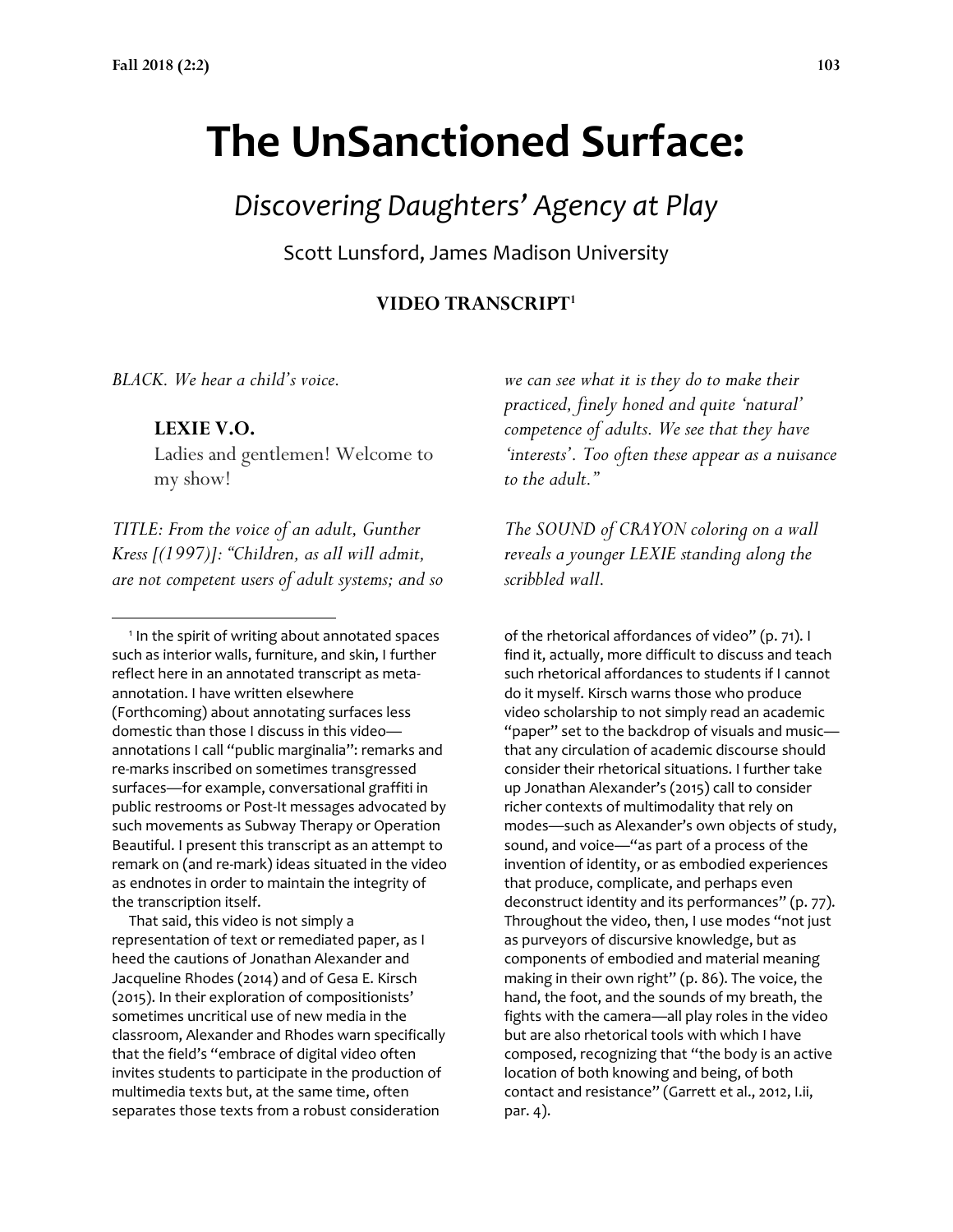*MONTAGE of children's marks on surfaces, revealing their creators' names: LEXIE and VIVEN.*

#### **AUTHOR**

Here's a familiar childhood trope:

**LEXIE V.O.** You started it!

#### **VIVIEN V.O.**

You started it! . . .

## **AUTHOR**

Admittedly, *I* started it. On a snowy February day in 2010. I began documenting the growth of my first daughter, Lexie, when she was two years old, penciling in her height on one of the walls of her bedroom. And, then, the next year I added her little sister, Vivien, as a baby.

I had documented their growth as someone who helps to shape these little bodies, inadvertently giving them permission to document their own growth as authors of their own little bodies. At some point, the two acts physically merge: their own marks maturing, growing more focused and intentional, overriding by writing over my own authorship of them.

## *LEXIE and VIVIEN build something in the backyard.*

A resurgence of free-play and freerange movements is encouraging parents and caregivers to encourage their children to gain agency through unstructured experiences with their own and Othered spaces and places. Playing in a vacant lot, walking alone to school or to a friend's, children hone their autonomy, embrace risk, and situate themselves among other guardians of independence, such as—in my case—their parents.

In this episode, I explore ways of making such agency through the lenses of my two daughters' experiences with free play, particularly Lexie's early literacy practices mediated by diverse material surfaces, fixed surfaces such as interior walls and an alleyway blacktop that she transforms through these signifying practices. Fixed surfaces are not simply physically fixed by their infrastructure but also by the ideologies that construct their various purposes. Walls, for example, are inherently static: they are physically put up to theoretically stay up. Their purposes can be to fortify, defend, and confine keeping their spaces tightly controlled. But defending walls can at times offend. They can exploit the ideological boundaries of their own making by pushing back on the control they have been constructed to uphold. Intimately bound to any public space they can encourage participants to remediate that space, to "loosen" it from its fixed purposes: Urban design theorists Karen Franck and Quentin Stevens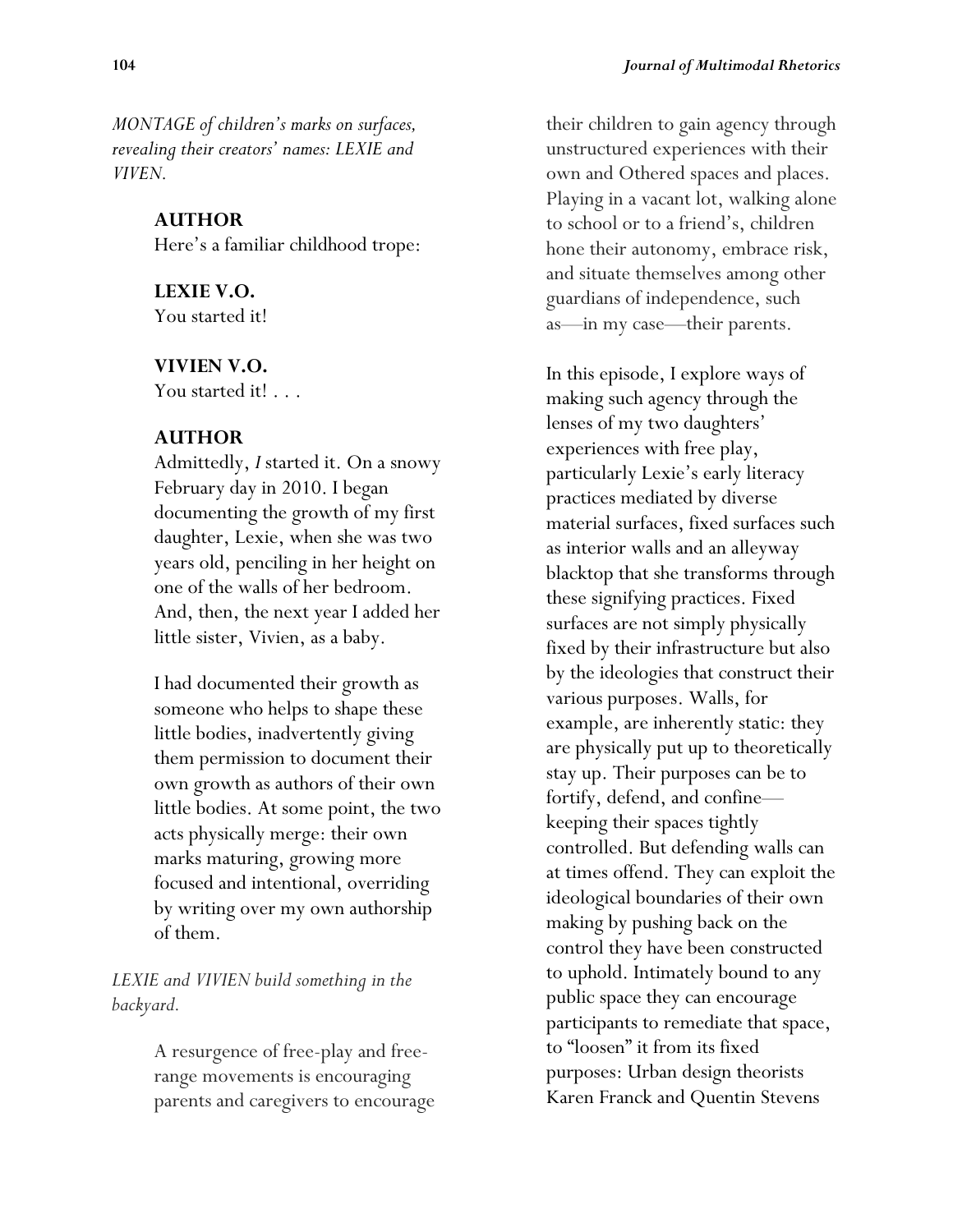(2007) define loose space as one "that has been appropriated by citizens to pursue activities not set by a predetermined program" (p. 29). "For a site to become loose," the authors say, "people themselves must recognize the possibilities inherent in it and make use of those possibilities for their own ends, facing the potential risks of doing so" (p. 2).

As other children do, my own girls explore such possibilities by taking creative risks in and on spaces considered tight, or "unsanctioned" by some authority—spaces such as their own bedroom walls, furniture throughout the house, and their own skin. These spatial-rhetorical practices demonstrate my daughters' tactics of writing on spaces, thus writing themselves into spaces, inscribing their own agencies.

Their work has fostered my own: undermining dominant patriarchal models for raising girls, I encourage these practices and consider them an

 $\overline{a}$ 

evolution of generative literacy skills. My casual observations over the years have revealed a now complicated, layered exploration of more than just how children use unsanctioned physical surfaces for signifying practices; they have encouraged me to consider the liminal and hyphenated surfaces of father-scholar, daughter-subject, daughter-scholar, father-subject. These subjectivities are themselves unsanctioned spaces within traditionally masculinized approaches to research.<sup>2</sup>

A couple of other literacy fatherscholars are helping me return to predigital definitions of multimodality<sup>3</sup> and their implications for children's ways of making meaning and agency. Gunther Kress (1997), for example, says that children make meaning "in an absolute plethora of ways, with an absolute plethora of means, in two, three, and four dimensions." These ways involve "different kinds of bodily engagement with the world—that is,

 $3$  This is not to equate multimodality with digital approaches, however. I use the term "pre-digital" only to denote recent conversations about digital multimodality throughout the growing community of scholars who produce such affective work, composing their own mediascapes through video or other digital modes (e.g., Arroyo & Alaei, 2013; Hidalgo, 2015; Hidalgo, 2016; Hidalgo, 2017; Kyburz, 2010; Leston et al., 2011; Reid, 2010). I situate my own daughters' more analog forms with the work of scholars and makers who embrace the embodied nature of multimodality (e.g., Alexander, 2015; Garrett et al., 2012; Rhodes & Alexander, 2012; Rhodes & Alexander, 2015; Shipka, 2015).

<sup>&</sup>lt;sup>2</sup> I am implicitly arguing for scholars of rhetoric and writing studies to further embrace the rhetorics and voices of children, collaborating with the work of colleagues in early literacy education and the like. I focus in this video on the intersections of embodied genre knowledge and early literacy in particular. I discuss later the work of Carol Berkenkotter (with Amanda Thein, 2005). Russell Hunt (1994) consults his own daughter to discover genre knowledge as socio-linguistic construction, relying on Bakhtinian notions of the utterance within a dialogic chain. Donovan and Smolkin (2006) trace several studies of children's written genre knowledge through rhetorical, social, and empirical genre traditions.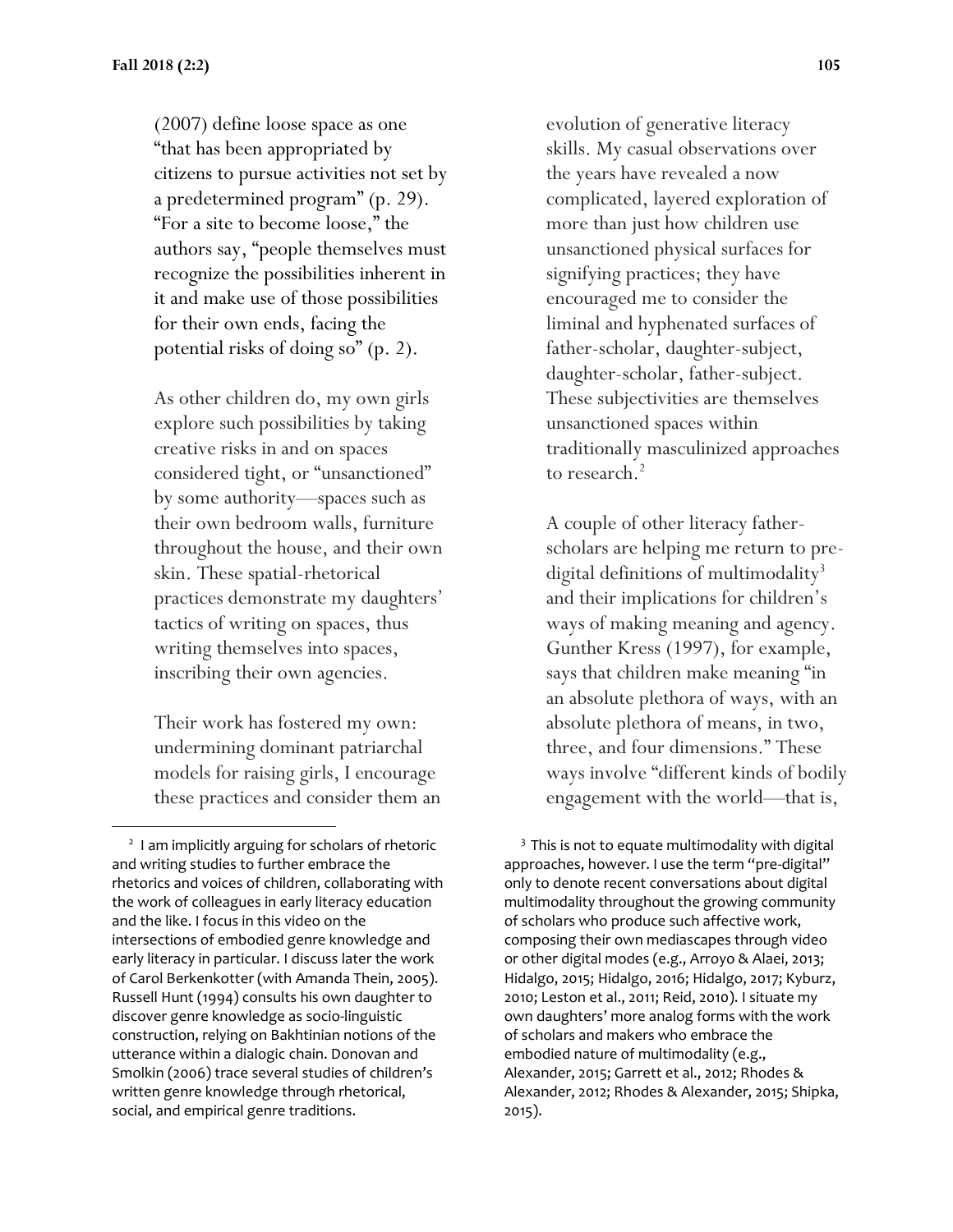not just sight as with writing, or hearing as with speech, but touch, smell, taste, feel" (p. xvii).

*LEXIE at age two plays with PlayDoh.*

#### **LEXIE**

I want to make a baby bumblebee.

## **AUTHOR OFF SCREEN**

You're making a baby bumblebee?

**LEXIE** Uh-huh. *(Pause.)* I wanna make a rhyme.

**AUTHOR OFF SCREEN** You wanna make a what?

**LEXIE** I wanna make a rhyme.

**AUTHOR OFF SCREEN** A rhyme?

**LEXIE** I'm making a duckie.

## **AUTHOR OFF SCREEN**

A duckie? Boy, you have lots of things that you want to make.

## **AUTHOR**

Looking at his own daughter's early literacy practices, Stephen Hill (2015) echoes Kress. Multimodal ways of building children's narrative, he says, "often involve a combination of many different modes [children use] such as gesture, speaking,

singing, drawing, and writing." Through these ways, "children construe and reconstrue their world weaving together real and imagined events, characters, and feelings [...]" (p. 303).

*An older LEXIE introduces a performance beside a drawing she's made on the blacktop alleyway beside her house. She steps toward the camera, pretending to hold a microphone as she announces*

## **LEXIE**

Ladies and gentlemen! Welcome to my show! I made a masterpiece. So I would like to sing a song about my masterpiece. It is called "Lexie's Masterpiece." Written by Lexie. Illustrated by Lexie. Wrote by Lexie. Thank you.

*She steps back toward her masterpiece and begins singing.*

## **LEXIE**

Oh mister, mister, mister, mister, *mister* Masterpiece! Mr. Masterpiece, Masterpiece, **Masterpiece** I would like to congratulate my little little masterpiece . . .

## **AUTHOR**

And I would like to add to Kress and Hill's conversation another mode of making meaning: the surface upon which kids have "different kinds of bodily engagement," surfaces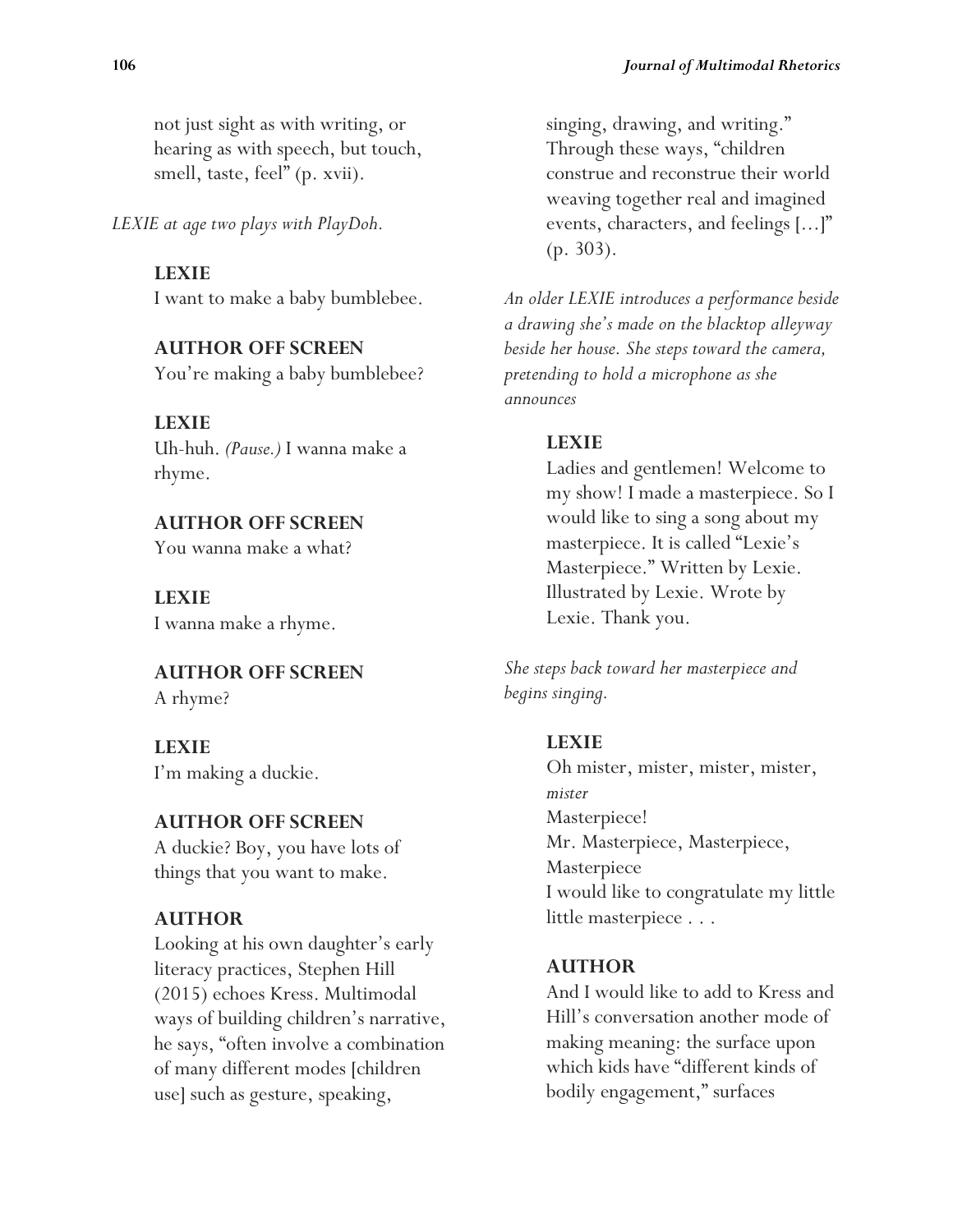through which they reconstrue their world, surfaces that they have yet to factor into their budding genre knowledge. I'm following the definition Carol Berkenkotter (2005) gives with her work with Amanda Thein following her earlier work with Thomas Huckin. It's a definition of genre knowledge that attends to the "tacit understandings of the 'decorum' of the moment in response to the contextual cues of a particular setting" (p. 116). My daughter Lexie has grown to understand this ideological sense of appropriate literacy activities performed through appropriate and sanctioned behavior, on appropriate and sanctioned spaces.

Within such structured spaces, according to Berkenkotter, children "'learn to mean' in the context of tools and artifacts, genres, and contextual clues" (p. 122).<sup>4</sup> But I want to embrace the surfaces in certain contexts where children are still learning by simply playing with tools, artifacts, and genres perhaps without any clue; they are surfaces that children are trying to make appropriate for themselves, to loosen

 $\overline{a}$ 

from their tight construction, regardless of their being assigned "inappropriate" and "unsanctioned" by us big people. These are the surfaces that simply call to us, that simply want to play.

Play is certainly one of the ways that children make meaning, according to psychologist Susan Engel (2005), as they "construe the world and navigate the boundaries that give shape to their experience" (p. 94). These boundaries are of course sometimes quite material, tightened by parents' and others' concerns for kids' safety, well-being, and future. And children eventually gain the genre knowledge of navigating such boundaries, spaces, and concerns just as much as they do traditional literacies and their forms. Knowing where to go when and how and all the other aspects tied up in that knowing grows out of understanding how learning to know is part of an ideological system that adults rely on to navigate their own experiences.

As Kress (1997) notes, one of the problems with trying to understand the ways kids do things is because we're trying to fit them within our

<sup>&</sup>lt;sup>4</sup> Berkenkotter discusses how children build embodied genre knowledge in the setting of a Montessori school particularly, as their speech genres "are embedded in physical activities and mediated by the artifacts around them" (123). These artifacts, and associated tools, are those expected in such settings: books, games, paper, writing, coloring, and other art instruments, and

the like, as well as those reflecting, Berkenkotter says, "everyday living: hammers and nails, brooms, dish soap and towels, child-size kitchen sinks, and a number of other domestic tools and artifacts" (124). I note later in the video how Lexie herself uses such repurposed domestic tools—like a screwdriver—to play with.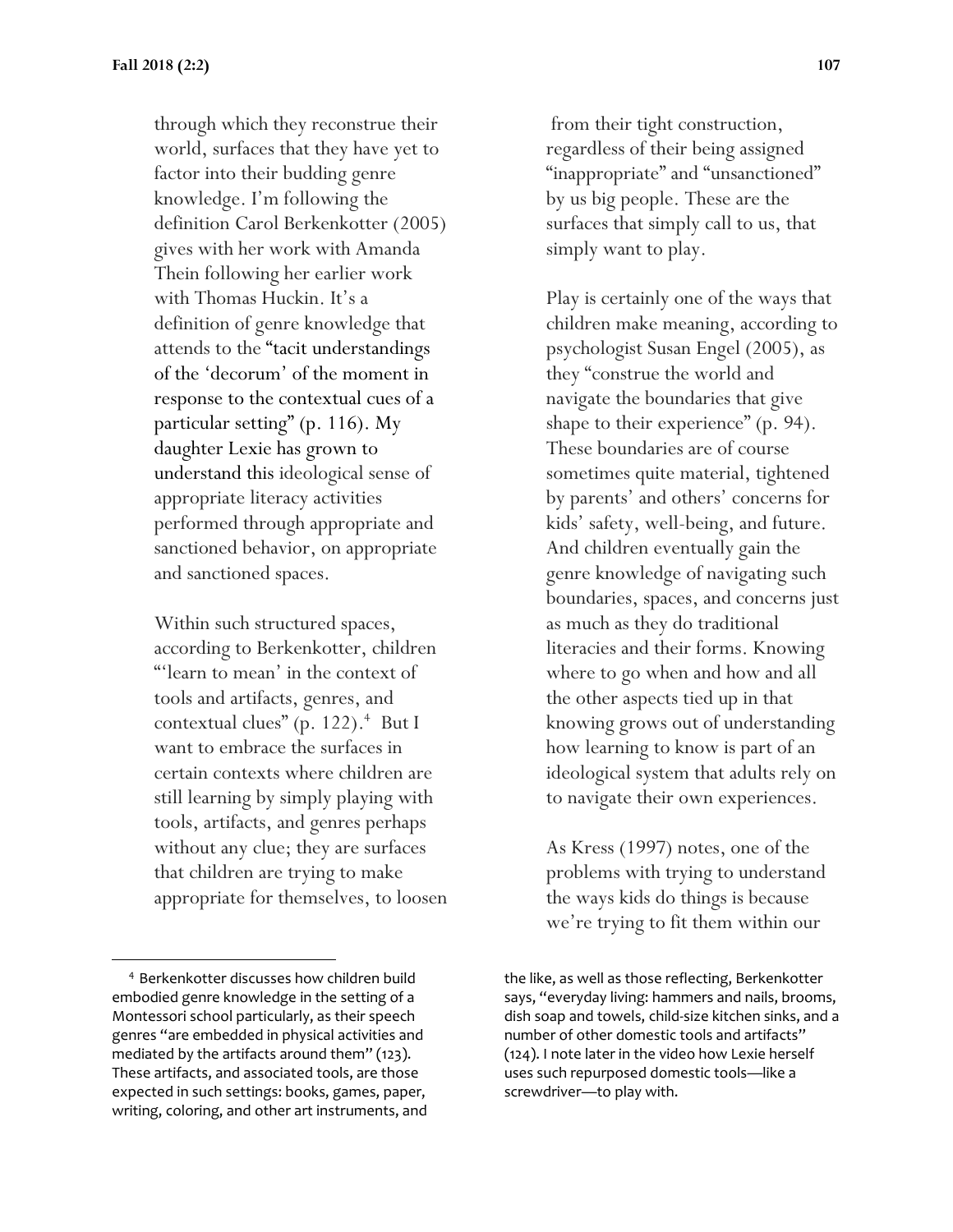own ways of seeing—when children at various stages of their lives just don't see things that way yet. Kress says that when children are developing early literacy skills they are "in charge, they choose the materials which best serve their signmaking purposes, they construct the signs as plausible, apt expressions of *their* interest, and act transformatively on them. In this process they also produce their own materials of representations, which often depend only very indirectly or not at all on the adults' systems" (p. 33). As an adult, and as someone who is deeply invested in his own children's literacy skills, I have a challenge ahead of me in trying to make sense of those skills. I want to see that my children know that they know. But Kress cautions me. He says, "The incredulous response to attribution of intention is [...] quite common in relation to things that adults do 'naturally', automatically, unreflectingly" (p. 35). He later advises that our adult eyes focused on children's meaning-making have "not permitted an understanding of [children's] actions in their terms. Children's interests have been invisible because of the dominant power of adult interests" (p. 88).

Susan Engel (2005) agrees: This is about children's interests, children's experiences and the ways they see them, the ways they navigate them. They haven't learned the adult ways

of doing things, the mature forms of genres, because they haven't picked up on clearly defined purposes for any one way of doing things, of any one genre. Genres, of course, can take many forms for kids: during play, a screwdriver can become any method of inscription, but we can also imagine how a child can use any tool to inscribe a message on a sign. It is simply what the child has at hand. There is nothing to say, of course, that adults can't or don't do the same—they certainly do. But we are more aware or are more concerned with the consequences of such behavior than are children. Though many of these forms, objects, spaces, and surfaces are certainly fixed by the ideologies of such consequences, children can unfix them by discovering creative uses with what is already around them, what is already at hand, and situate themselves among such things and spaces for their own varied purposes.

Play theorist Simon Nicholson (1972) discusses such things at hand and the creativity children use to manipulate them. Creativity, he says, is "the playing around with the components and variables of the world in order to make experiments and discover new things and form new concepts" (p. 5). Nicholson calls these variables "loose parts": "In any environment," he says, "both the degree of inventiveness and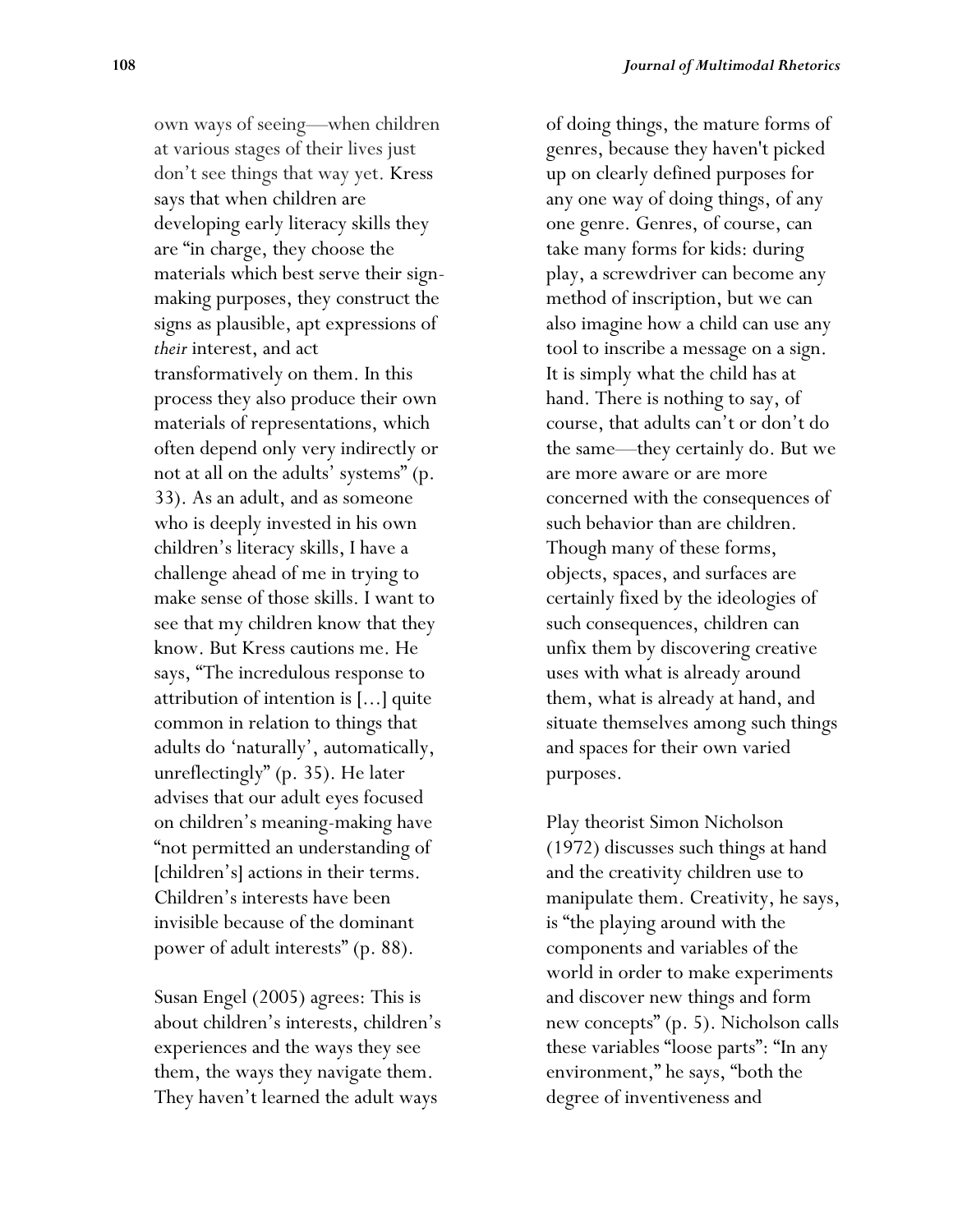creativity, and the possibility of discovery, are directly proportional to the number and kind of variables in it" (p. 6). Environmental psychologist Leanne Rivlin (2007) adds that "these are elements within a site that are amenable to manipulation and change" as well as having "the potential to lead to creativity and discovery" (p. 40). It is easy then to situate the idea of loose parts within loose spaces, as we revisit the definition provided by Franck and Stevens (2007), whose tightened spaces are made loose by participants who "must recognize the possibilities inherent in [them] and make use of those possibilities for their own ends" (p. 2).

It is not simply then a matter of taking advantage of loose parts that are already there in a space or provided for creative use such as by a teacher in a classroom; it can be a matter of children appropriating elements that have inherent purposes and revising them for different purposes.

But saying all this buys into the idea that play can indeed be purposeful, that it can be intentionally meaningmaking beyond simply playing itself. Play theorist Stuart Brown (2009) defines play in part as "apparently purposeless. Play activities," he says, "don't seem to have any survival value. They don't help in getting money or food. They are not done

for their practical value. Play is done for its own sake" (p. 17). But someone's apparently purposeless playing assumes that the player seeks no practical value — that, however, doesn't mean there isn't practical value in the playing. It might emerge unintentionally, Brown says (p. 18), even later in life. Children or anyone playing at a particular moment may not intend for that play activity to offer any future practical value, such as this kid who was put up on a swivel chair to perform in front of others—a space that is otherwise an unsanctioned one: a dangerous rickety chair that if the child had been seen standing upon on his own would certainly have been scolded. But at this point, the chair has been given sanction by someone for the benefit of a now-sanctioned behavior, a little performance by a cute kid. At that moment, this kid is just playing.

But that moment of just playing may later open another moment of socalled real-world purpose encouraging the in-this-case grown child (just as cute with less hair), who has put himself in front of others, his students, to make meaningful connections between that moment of play decades ago and the present moment of practical value. It is inventive without intent. It is retrospectively heuristic. Play activities can perhaps unknowingly create the kairos for an opportu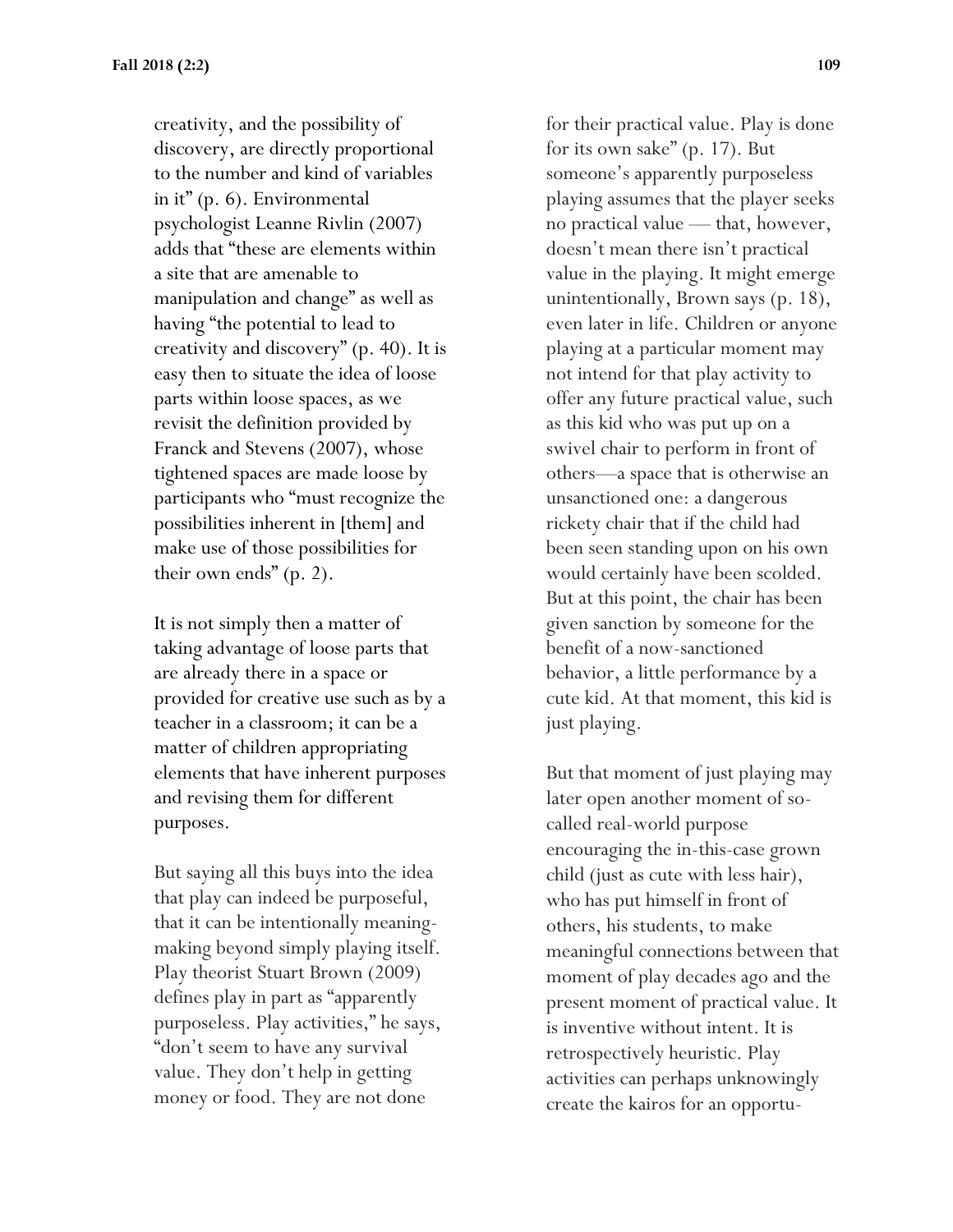nity—and a space—that has yet to be realized. But sometimes children realize that they have been given the opportunity and the space to play even when the giver didn't intend to give it.

*AUTHOR rushes up the stairs to the second floor of his house.*

> My wife is calling to me to come upstairs to see what our daughter has done in her bedroom. Now, as someone who studies forms of rhetorical, tactical underlife<sup>5</sup>, my reaction is not the same as my wife's.

*The girls' BEDROOM DOOR opens.*

#### **AUTHOR OFF SCREEN**

Wow, Lex. Look at what you did! What is that?

#### **AUTHOR**

That is a circus, Lexie says. That is Lexie's first encounter with drawing on a wall—as far as I know. And so it is the first encounter either her mom or I have had with how to handle it. My wife agrees that, yes, this is a circus and it's time to send in the clowns to help clean it up. But first, I have to set up a portrait of the artist as a young graffitist. Her mother, on the other hand, wants it gone. And later in the day, Lexie helps to erase it.

Lexie's drawing on walls became more prolific, as did drawing on other surfaces. These are, according to Kress, merely representational images of a sign-maker that one day may work their way into more communicative modes.

*Returning to LEXIE'S performance with her masterpiece.*

> **LEXIE** (singing) Masterpiece . . .

#### **AUTHOR**

Drawing and writing on the walls eventually moved to drawing and writing on paper posted to the walls in forms of directionals and maps, announcements of shows she and her sister like to put on, and most recently a welcome to their new little brother, Max. Posted. All. Over. The house. This transition, of course, did not happen overnight, but I did note a couple of years beforehand one of Lexie's first attempts at performing a representational-cumcommunicative event, showing evidence of embodied genre knowledge on what eventually became a sanctioned surface.

You'll remember Lexie's height.

*JANE THE FISH sits on top Lexie's bedroom dresser.*

 $\overline{\phantom{a}}$ 

 $55$  See Brooke (1987); Molloy (2013).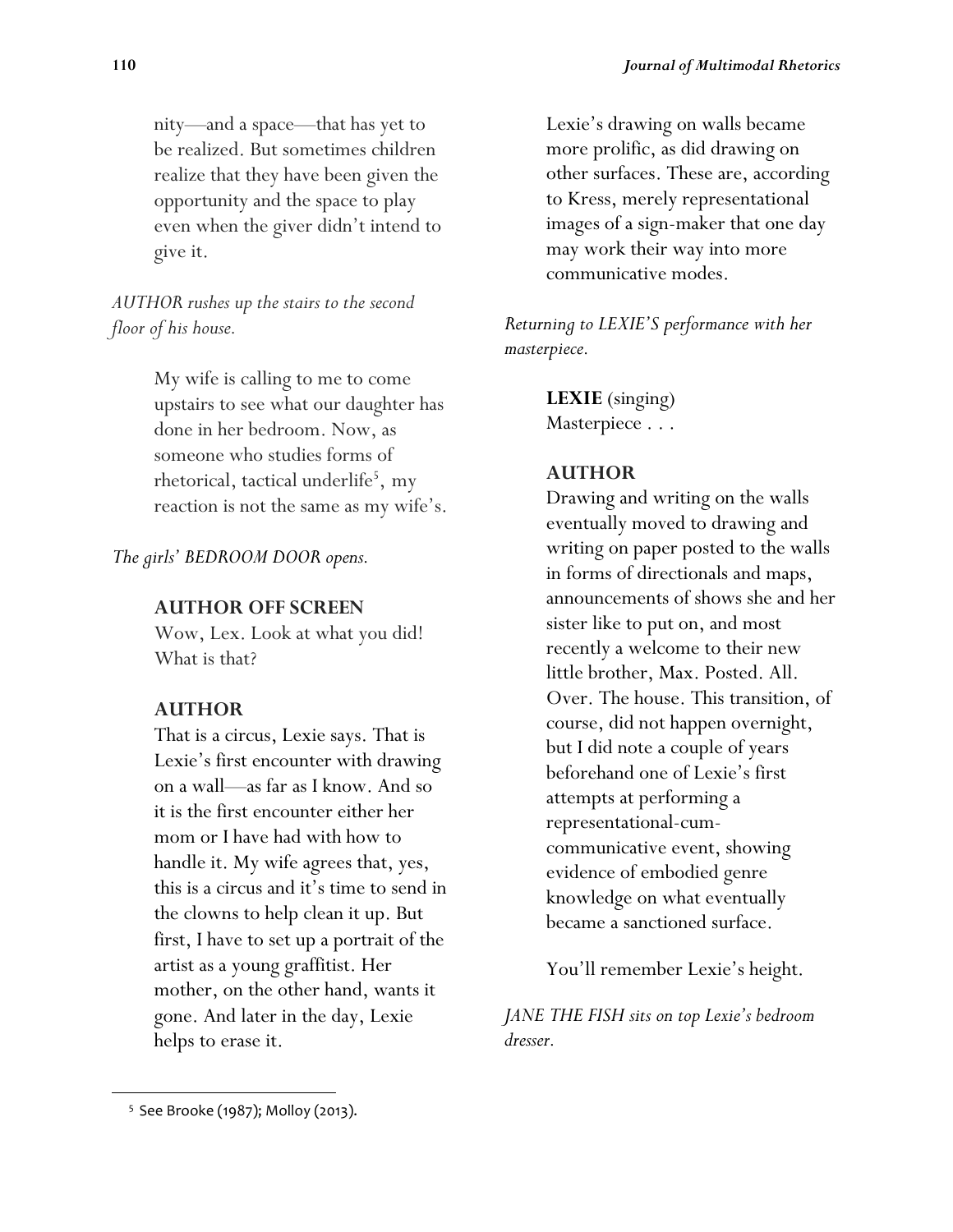Well, this is Jane. And this is Jane's height.

#### *LEXIE'S attempt to mark Jane's height.*

Many of the unsanctioned spaces throughout the house contain Lexie's representations, scribbles and drawings and things that may make sense only to Lexie, though I began it with a form of communication. Now, I did not knowingly sanction the surface *per se* but participated in a genre often applied to such a surface: recording height. Lexie may have deemed it appropriate herself because she saw that I had done so. She was also transferring the knowledge of what it means to record a measurement. She had done so with Jane and later on began to add to my own marks of her measurements.

Interestingly, very few communicative gestures ever appeared directly on unsanctioned surfaces themselves; they were mostly representational. Once Lexie started getting the idea of communicative genres, she for the most part abided by their decorum: you do some things on paper and then put the paper on the wall, which means having access to yet another surface: paper. Lots and lots of paper. Paper itself soon became an unsanctioned, tightly controlled surface by the authorities—her mom and me—after Lexie began

"borrowing" sheets of paper from the forbidden printer.

And it is her learning this difference between appropriate and inappropriate uses of certain surfaces, a rich rhetorical understanding, that is starting to have real purpose for Lexie. She is learning how to be an actor within an ecology of surfaces, attempting to negotiate the ideological factors wrapped up in it.

#### *A poster advertises a production of* Shrek: The Musical.

My wife teaches high school theatre and had recently directed a production of *Shrek: The Musical*. There's a princess named Little Fiona, who is locked up in a tower at the age of seven. Having waited now a mere 23 days for her prince to come, Little Fiona spends her time reading stories to her dollies and of course putting stuff up on her walls. Guess who else was seven . . .

#### *LEXIE performing Little Fiona.*

Even though her mom was the director, Lexie was still going to have to prove her stuff by auditioning for the show just like everybody else. But before her mom would for sure cast her, Lexie would have to practice with a voice coach to strengthen her singing. Weeks went by, forcing Lexie in the meantime to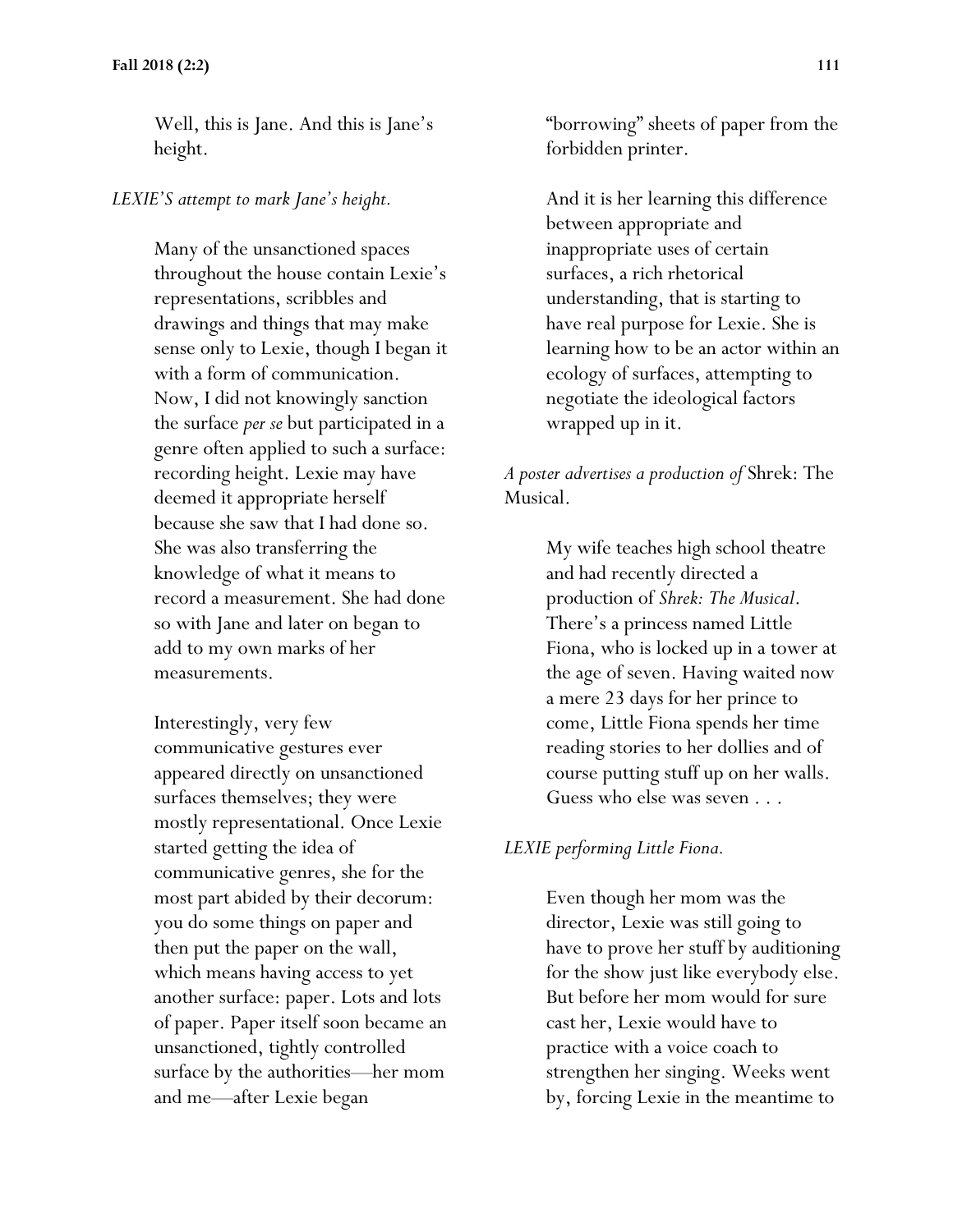continually ask, Do I get to play Fiona? Do I get to play Fiona? Do I get to play Fiona? To supplement her plea, Lexie did what she normally does when she really really wants something. She wrote a note to her mom, asking her to please, please cast her.

And this is how she wrote it. On the wall: "Little Fiona," it says. "Mom plese". To the left of it repeats "Feona", and what looks like 7 o'clock. This makes sense to us because the shows normally start at 7 p.m. But Lexie meant it as 7 years old, the shared age between Fiona and herself. Now, why on the wall? Why would Lexie try to persuade her mom through an action on a surface that her mom herself has not sanctioned? Wouldn't Lexie turn to more appropriate methods? Like paper? No, Lexie says. You're not supposed to take paper from the printer and use it for other things. So she wrote it here. She is making meaning through an unsanctioned surface that calls attention to itself simply because it's unsanctioned. It's not supposed to be there. What better way of getting noticed?

Lexie is rhetorically traveling along a liminal surface of being a good daughter who doesn't write on walls and a communicator who takes risks. One of the risks she takes is helping her father find his own ways of discovering agency. As I'm

documenting her and Vivien's progress, I find myself in a number of liminal positions: how do I situate myself as a father and as a scholar? It is challenging to shut the scholar down when I need to be only a father. It is just as challenging to shut the father down when I need to be a scholar. It isn't as much as teaching children to learn the tight adult systems that help us make sense of language and genre and space—that is, to see how adults see. It is as well about our own willingness to unlearn how we see, to create a masterpiece and then dance about it, sing about it, write about it, reflect on it, see the inherent possibilities that can transform a surface into a mode of understanding others a little bit better. It is evident on a bedroom wall—where it isn't supposed to be—where we have found another place to come together, a surface on which to share our own ways of knowing.

#### **References**

- Berkenkotter, C., & Thein, A. (2005). Settings, speech genres, and the institutional organization of practices. *Folia Linguistica 39*(1-2), 115-42.
- Brown, S. (2009). *Play: How it shapes the brain, opens the imagination, and investigates the soul.* New York, NY: Avery.
- Engel, S. (2005). *Real kids: Creating meaning in everyday life.* Cambridge, MA: Harvard University Press.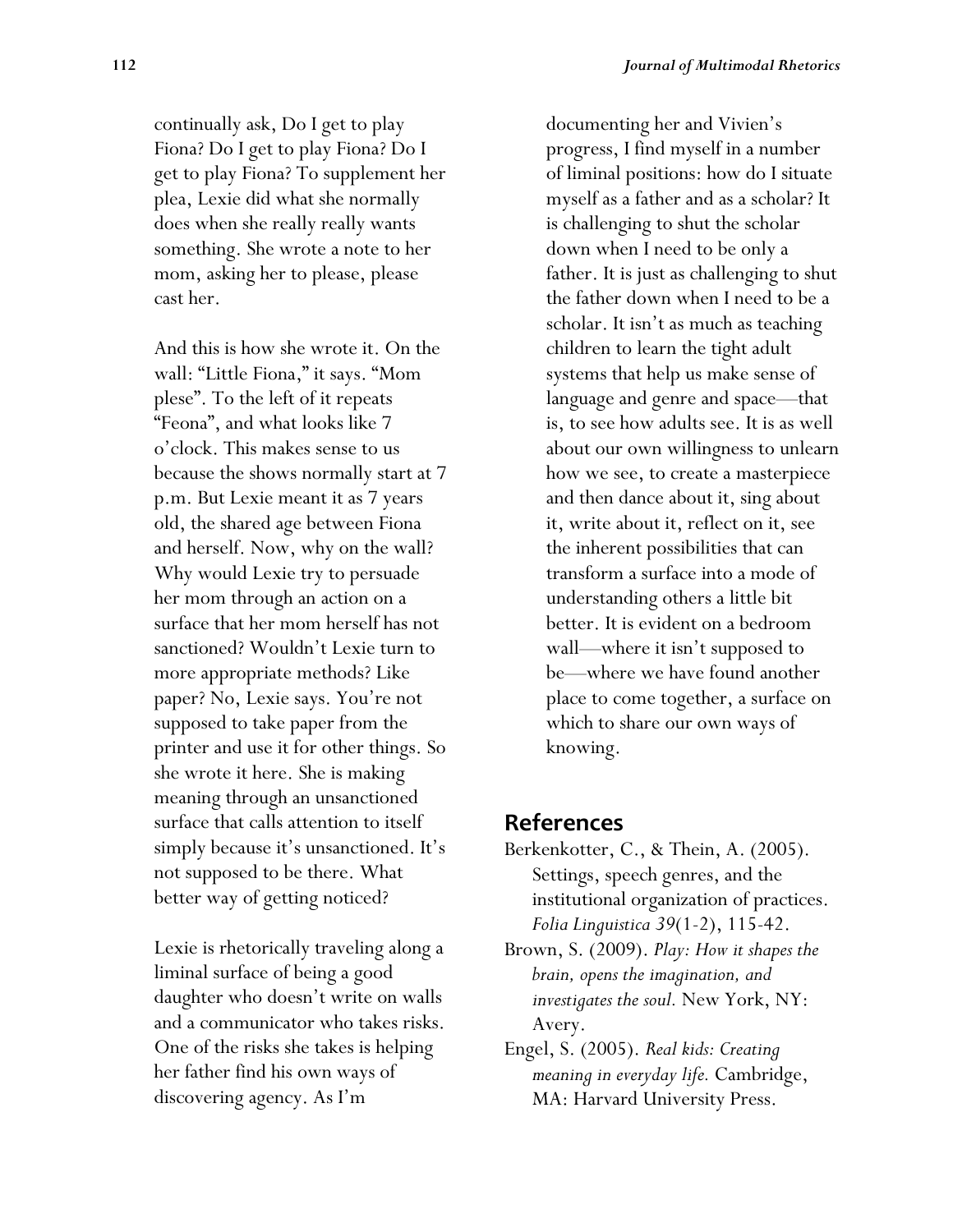- Franck, K. A., & Stevens, Q. (Eds.). (2007). *Loose space: Possibility and diversity in urban life.* London, UK: Routledge.
- Hill, S. (2015). "Flowers are made of colours": Multimodality, narrative, and a move towards writing in the early years. In A. Archer & E. Breuer (Eds.), *Multimodality in writing: The state of the art in theory, methodology and pedagogy* (pp. 299-315). Boston, MA: Brill.
- Kress, G. (1997). *Before writing: Rethinking the paths to literacy.* London, UK: Routledge.
- Nicholson, S. (1972). The theory of loose parts: An important principle for design methodology. *Studies in Design Education Craft & Technology 4*(2), 5-14.
- Rivlin, L. G. (2007). Found spaces: Freedom of choice in public life. In K.A. Franck & Q. Stevens (Eds.), *Loose space: Possibility and diversity in urban life* (pp. 38-53). London, UK: Routledge.

## **Music**

(In order of use) [Classical carnivale.](http://www.twinmusicom.org/) Twin musicom. *TwinMusicom.org.* 2014. CC [Attribution 4.0.](https://creativecommons.org/licenses/by/4.0/) [Calvin & Hobbes.](http://freemusicarchive.org/music/johnny_ripper/outsider/02_calvin__hobbes) johnny\_ripper. *Outsider. Free music archive.* 2013. [CC](https://creativecommons.org/licenses/by-nc-sa/3.0/us/)  [Attribution-Noncommercial-](https://creativecommons.org/licenses/by-nc-sa/3.0/us/)[ShareAlike 3.0.](https://creativecommons.org/licenses/by-nc-sa/3.0/us/)

Friends. Lexie Lunsford. Live recording. 2015.

[May.](http://freemusicarchive.org/music/Marcel_Pequel/12_Months/Marcel_Pequel__The_12_Months__05) Marcel Parquel. *12 months. Free music archive.* 2010. [CC Attribution-](https://creativecommons.org/licenses/by-nc-sa/3.0/us/)[Noncommercial-ShareAlike 3.0.](https://creativecommons.org/licenses/by-nc-sa/3.0/us/)

## **Endnote References**

- Alexander, J. (2015). Glenn Gould and the rhetorics of sound. *Computers and Composition*, *37*, 73-89.
- Alexander, J., & Rhodes, J. (2014). *On multimodality: New media in composition studies*. Urbana, IL: NCTE.

Arroyo, S., & Alaei, B. (2013). The dancing floor. *Kairos*, *12*(2). Retrieved from <http://kairos.technorhetoric.net/>

[17.2/topoi/vitanza-](http://kairos.technorhetoric.net/)

[kuhn/arroyo\\_alaei.html](http://kairos.technorhetoric.net/)

Berkenkotter, C., & Thein, A. (2005). Settings, speech genres, and the institutional organization of practices. *Folia Linguistica 39*(1-2), 115-42.

- Brooke, R. (1987). Underlife and writing instruction. *College Composition and Communication, 38*(2), 141-53.
- Donovan, C. A., & Smolkin, L. B. (2006). Children's understanding of genre and writing development. In C. A. MacArthur, S. Graham, & J. Fitzgerald (Eds.), *Handbook of writing research* (pp. 131-143). New York, NY, US: Guilford Press.
- Garrett, B., Landrum-Geyer, D., & Palmeri, J. (2012). Re-inventing invention: A performance in three acts. In D. Journet, C. E. Ball, & R. Trauman (Eds.), *The new work of composing*. Logan, UT: Computers and Composition Digital Press/Utah State University Press. Retrieved from [http://ccdigitalpress.org/nwc/chapters](http://ccdigitalpress.org/nwc/chapters/garrett-et-al/) [/garrett-et-al/](http://ccdigitalpress.org/nwc/chapters/garrett-et-al/)
- Hidalgo, A. (2015). Family archives and the rhetoric of loss. In P. Berry, G. E. Hawisher, & C. L. Selfe (Eds.), *Provocations: Reconstructing the archives*.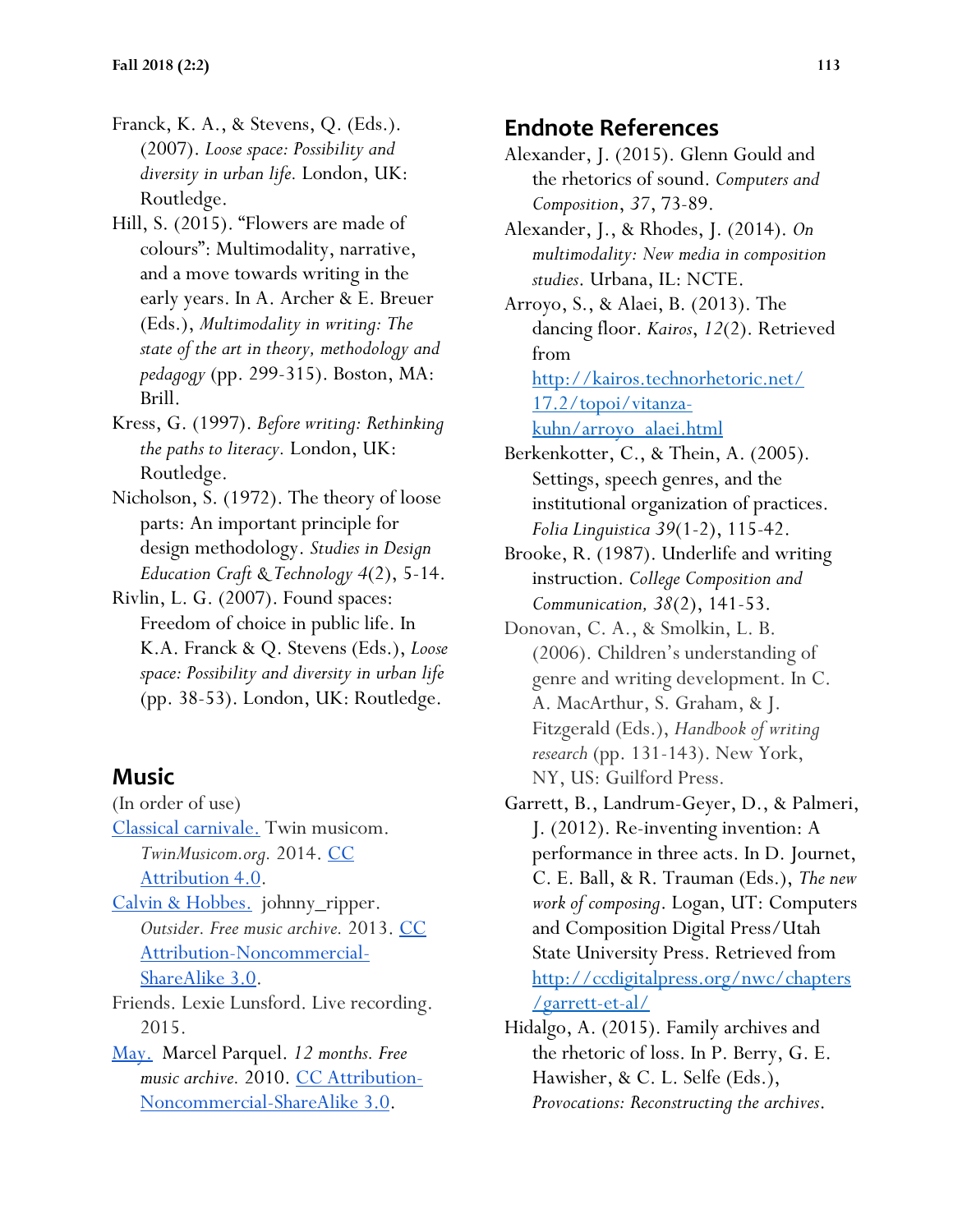Logan, UT: Computers and Composition Digital Press/Utah State University Press. Retrieved from [http://ccdigitalpress.org/reconstructi](http://ccdigitalpress.org/reconstructingthearchive/hidalgo.html) [ngthearchive/hidalgo.html](http://ccdigitalpress.org/reconstructingthearchive/hidalgo.html)

Hidalgo, A. (2016). Vanishing *fronteras*: A call for documentary filmmaking in cultural rhetorics (*con la ayuda de Anzaldúa*). *Enculturation: A Journal of Rhetoric, Writing, and Culture*. Retrieved from

[http://enculturation.net/vanishing](http://enculturation.net/vanishing-fronteras)[fronteras](http://enculturation.net/vanishing-fronteras)

- Hidalgo, A. (2017). *Cámara retórica: A feminist filmmaking methodology*. Logan, UT: Computers and Composition Digital Press/Utah State University Press. Retrieved from [http://ccdigitalpress.org/camar](http://ccdigitalpress.org/camara/)  $\underline{a}/\underline{b}$
- Hunt, R. A. (1994). Traffic in genres, in classrooms and out. In A. Freedman & P. Medway (Eds.), *Genre and the new rhetoric* (pp. 211-230). London: Taylor & Francis.
- Kirsch, G. E. (2015). Reflections. In P. Berry, G. E. Hawisher, & C. L. Selfe (Eds.), *Provocations: Reconstructing the archives*. Logan, UT: Computers and Composition Digital Press/ Utah State University Press. Retrieved from [http://ccdigitalpress.org/reconstructi](http://ccdigitalpress.org/reconstructingthearchive/kirsch.html) [ngthearchive/kirsch.html](http://ccdigitalpress.org/reconstructingthearchive/kirsch.html)
- Kyburz, B. L. (2010). Status update. *Enculturation: A Journal of Rhetoric, Writing, and Culture*. Retrieved from [http://enculturation.net/status](http://enculturation.net/status-update)[update](http://enculturation.net/status-update)
- Leston, R., Carter, G., Arroyo, S., & Morris, R. (2011). The chora of the

Twin Towers. *Enculturation: A Journal of Rhetoric, Writing, and Culture.*  Retrieved from

[http://enculturation.net/the-chora](http://enculturation.net/the-chora-of-the-twin-towers)[of-the-twin-towers](http://enculturation.net/the-chora-of-the-twin-towers)

- Lunsford, S. (Forthcoming). Public marginalia: (Re)Markable conversations (re)rurfacing and (re)buffed. *Present Tense: A Journal of Rhetoric in Society.*
- Molloy, C. (2013). "Curiosity won't kill your cat": A meditation on bathroom graffiti as underlife public writing. *Writing on the Edge*, *24*(1), 17-24.
- Reid, A. (2010). Exposing assemblages: Unlikely communities of digital scholarship, video, and social networks. *Enculturation: A Journal of Rhetoric, Writing, and Culture.* Retrieved from

[http://enculturation.net/exposing](http://enculturation.net/exposing-assemblages)[assemblages](http://enculturation.net/exposing-assemblages)

Rhodes, J, & Alexander, J. (2012). Experience, embodiment, excess: Multimedia[ted] [e]visceration and installation rhetoric. In D. Journet, C. E. Ball, & R. Trauman (Eds.). *The new work of composing*. Logan, UT: Computers and Composition Digital Press/ Utah State University Press. Retrieved from

[http://ccdigitalpress.org/nwc/chapte](http://ccdigitalpress.org/nwc/chapters/rhodes-alexander/) [rs/rhodes-alexander/](http://ccdigitalpress.org/nwc/chapters/rhodes-alexander/)

- Rhodes, J, & Alexander, J. (2015). *Techne: Queer meditations on writing the self*. Computers and Composition Digital Press/ Utah State University Press. Retrieved from <http://ccdigitalpress.org/techne/>
- Rosin, H. (2014). The overprotected kid. *The Atlantic.* Retrieved from